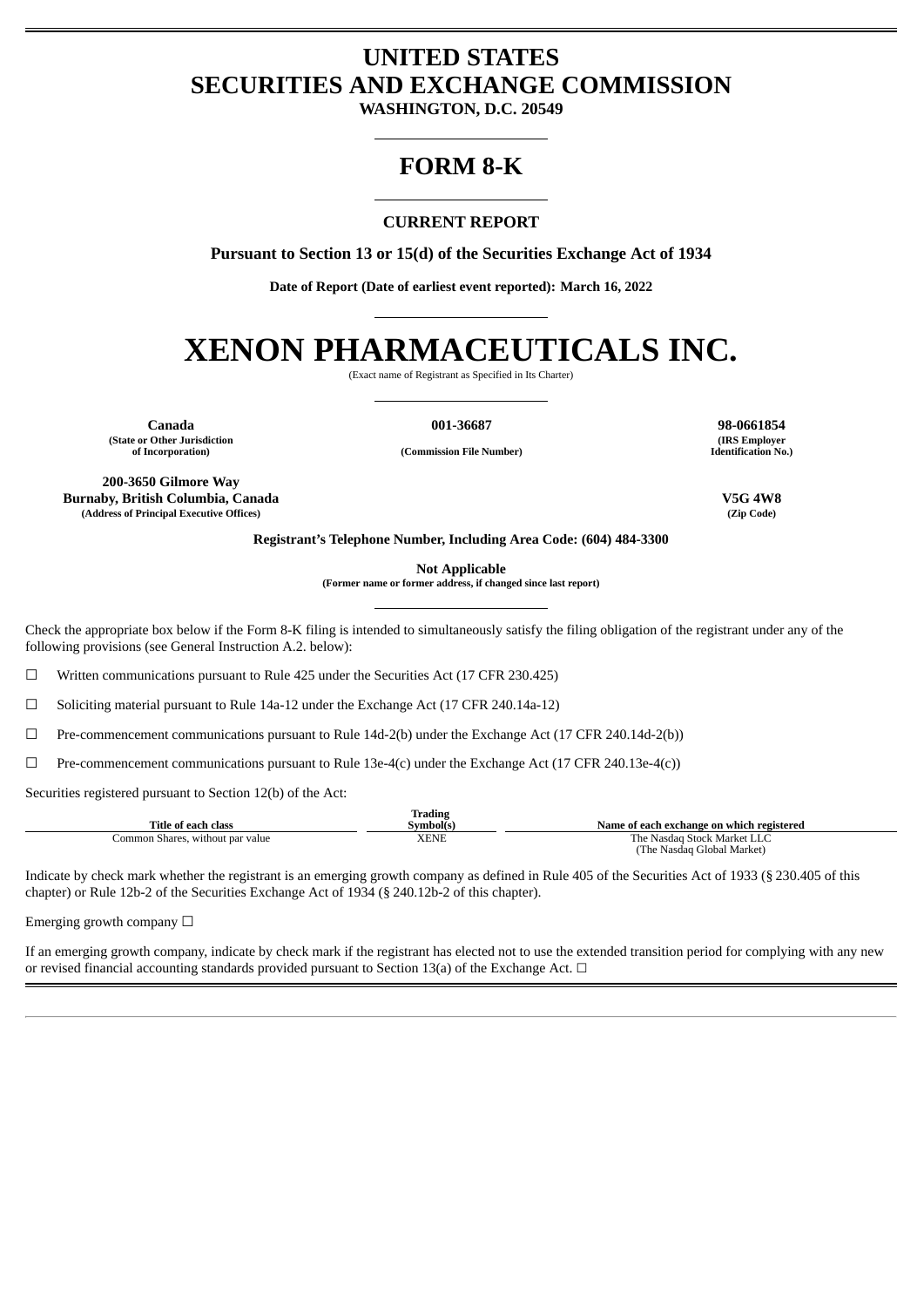### **Item 3.02 Unregistered Sales of Equity Securities**

Effective March 16, 2022, we issued an aggregate of 1,016,000 common shares to certain funds affiliated with BVF Partners L.P. upon the conversion of 1,016,000 Series 1 Preferred Shares held by such funds. The conversion was effected in accordance with the terms of our Series 1 Preferred Shares. These issuances were exempt from registration under the Securities Act of 1933, as amended, pursuant to Section 3(a)(9) thereof as an exchange with an existing security holder where no commission or other remuneration is paid or given for soliciting such exchange. As a result of the conversion, no Series 1 Preferred Shares remain outstanding.